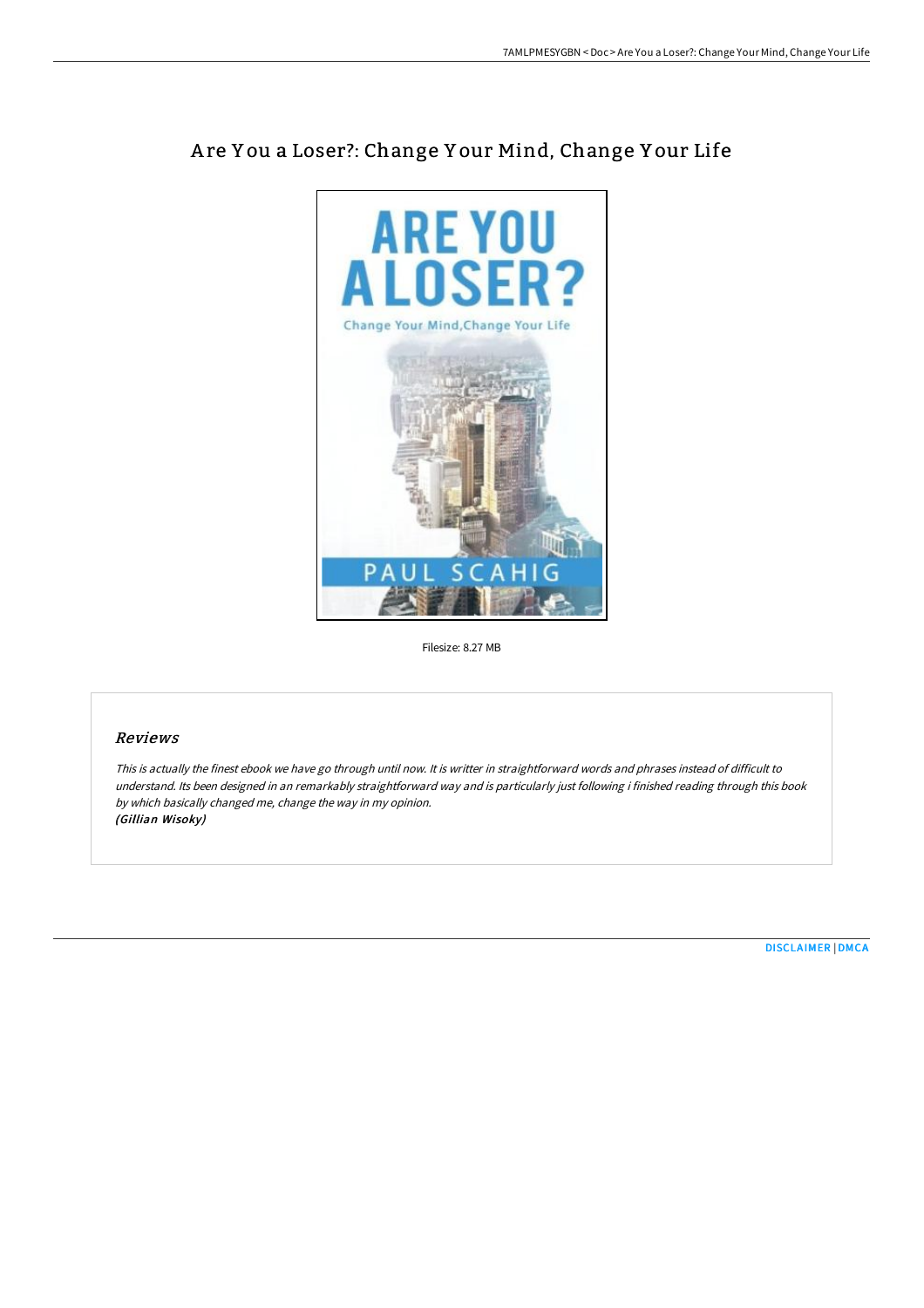# ARE YOU A LOSER?: CHANGE YOUR MIND, CHANGE YOUR LIFE



Createspace Independent Publishing Platform, 2017. PAP. Condition: New. New Book. Delivered from our UK warehouse in 4 to 14 business days. THIS BOOK IS PRINTED ON DEMAND. Established seller since 2000.

B Read Are You a Loser?: [Change](http://digilib.live/are-you-a-loser-change-your-mind-change-your-lif.html) Your Mind, Change Your Life Online  $\frac{D}{P\Omega}$ [Download](http://digilib.live/are-you-a-loser-change-your-mind-change-your-lif.html) PDF Are You a Loser?: Change Your Mind, Change Your Life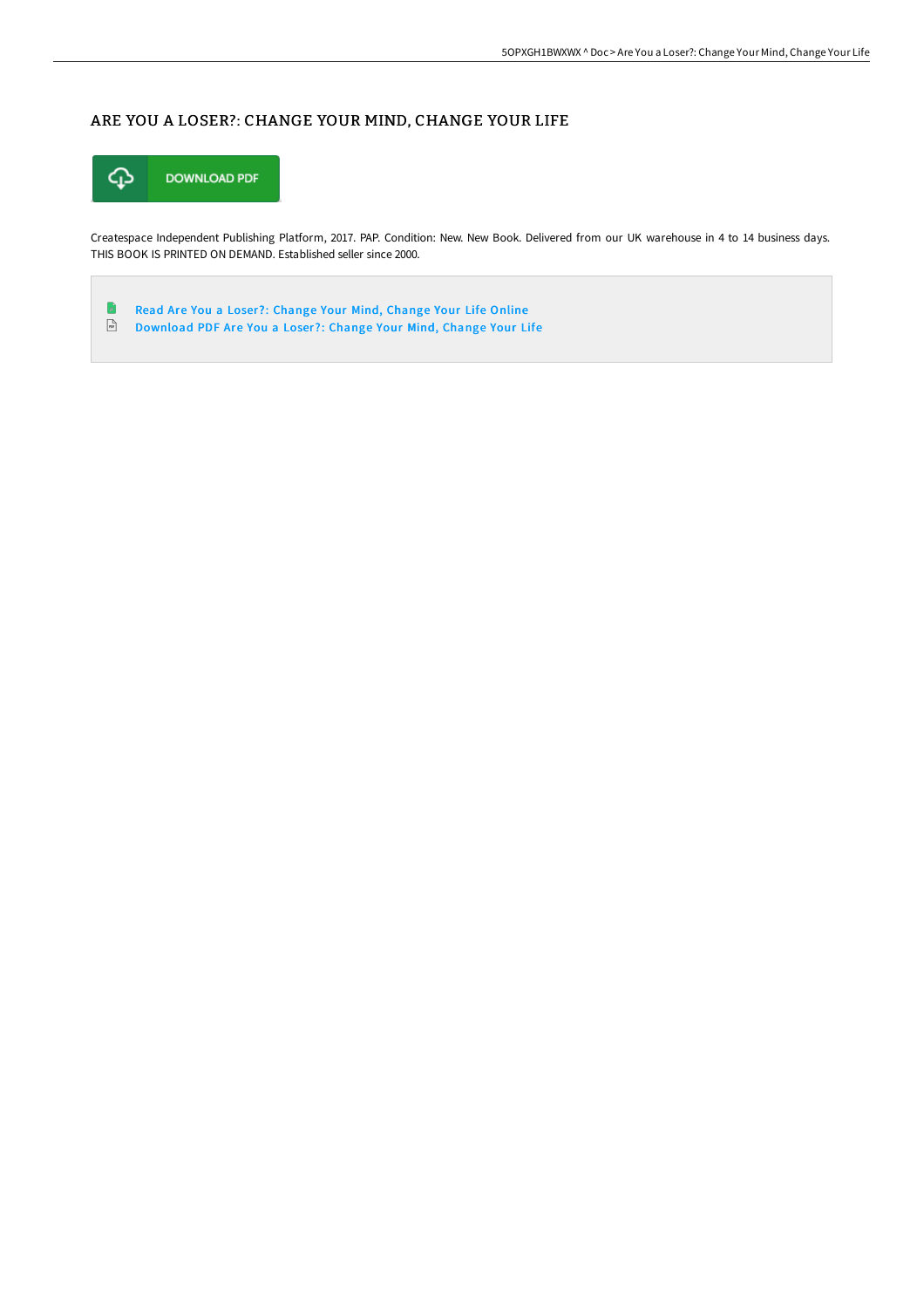## Relevant eBooks

[Download](http://digilib.live/your-planet-needs-you-a-kid-x27-s-guide-to-going.html) eBook »

Your Planet Needs You!: A Kid's Guide to Going Green Macmillan Children's Books, 2009. Paperback. Book Condition: New. Rapidly dispatched worldwide from our clean, automated UK warehouse within 1-2 working days.

#### Short Stories Collection I: Just for Kids Ages 4 to 8 Years Old

2013. PAP. Book Condition: New. New Book. Delivered from our UK warehouse in 3 to 5 business days. THIS BOOK IS PRINTED ON DEMAND. Established seller since 2000. [Download](http://digilib.live/short-stories-collection-i-just-for-kids-ages-4-.html) eBook »

#### Short Stories Collection II: Just for Kids Ages 4 to 8 Years Old

2013. PAP. Book Condition: New. New Book. Delivered from our UK warehouse in 3 to 5 business days. THIS BOOK IS PRINTED ON DEMAND. Established seller since 2000. [Download](http://digilib.live/short-stories-collection-ii-just-for-kids-ages-4.html) eBook »

### Short Stories Collection III: Just for Kids Ages 4 to 8 Years Old

2013. PAP. Book Condition: New. New Book. Delivered from our UK warehouse in 3 to 5 business days. THIS BOOK IS PRINTED ON DEMAND. Established seller since 2000. [Download](http://digilib.live/short-stories-collection-iii-just-for-kids-ages-.html) eBook »

#### Short Stories Collection IV: Just for Kids Ages 4 to 8 Years Old

Paperback. Book Condition: New. This item is printed on demand. Item doesn'tinclude CD/DVD. [Download](http://digilib.live/short-stories-collection-iv-just-for-kids-ages-4.html) eBook »